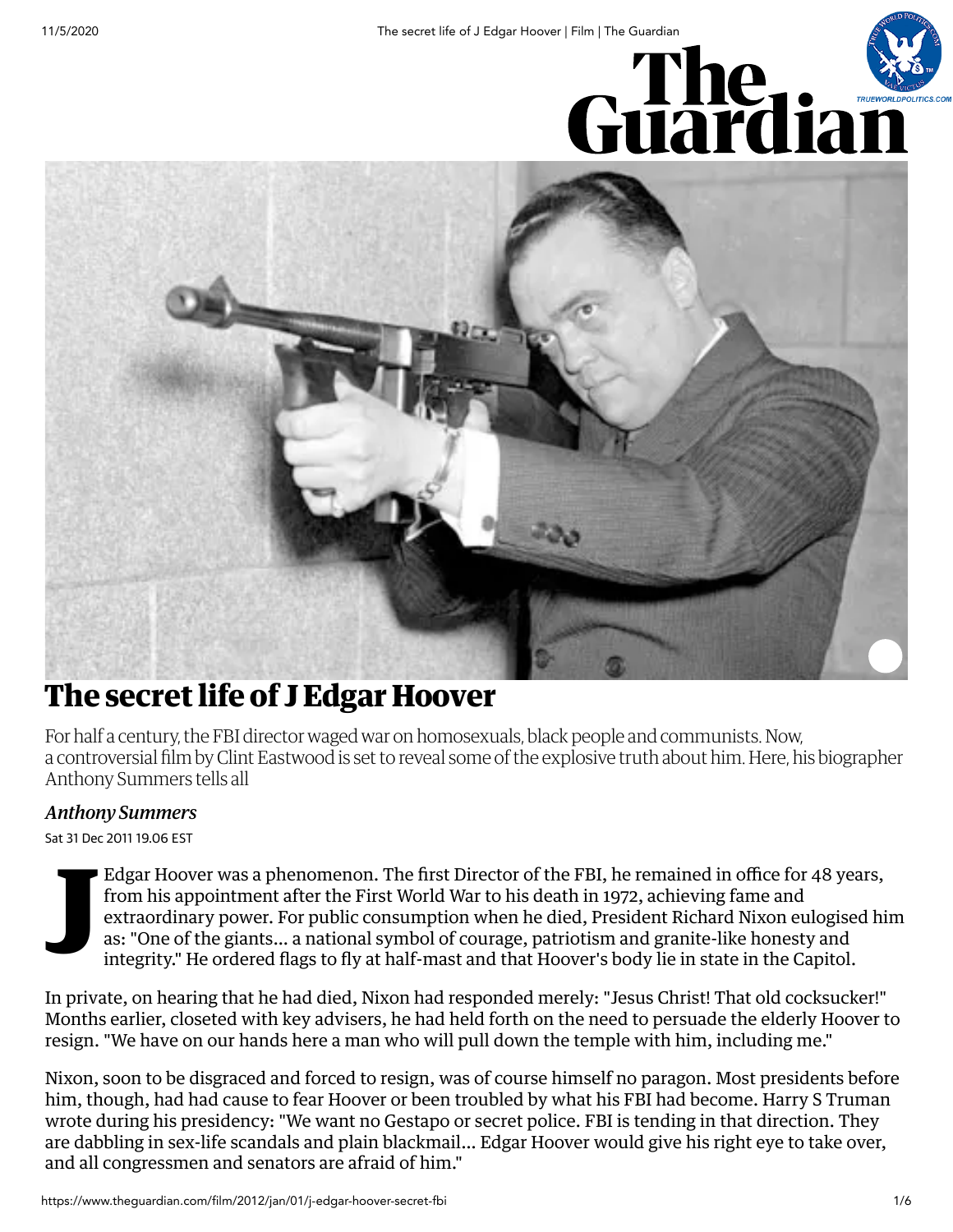Hoover himself, meanwhile, had a personal secret that – in his era – could have destroyed him if revealed. Clint Eastwood referred to it this year before the launch of his movie, when he assured the J Edgar Hoover Foundation that *J Edgar* would not "portray an open homosexual relationship" between Hoover and his long-time male companion, Clyde Tolson.

Eastwood stretched the truth. Though there is just one passionate kiss between Leonardo DiCaprio and Armie Hammer, the two actors portraying them in the movie, the relationship with Tolson is a central theme. In real life, all Washington knew was that the pair dined daily together, vacationed together, did everything but move in together, and the whispers flew. When a magazine article in the 1930s referred to Hoover's "mincing" gait, and a diplomat commented on his "conspicuous perfume", Hoover struck back. He gathered derogatory information on the offending journalist, and asserted – falsely – that he did not use perfume. Real information on the Hoover-Tolson relationship surfaced only long after both men were dead, during research for my book.

A surprising find was the account by Luisa Stuart, once a celebrated model, tracked down because she featured in a droll photograph taken with Hoover and Tolson one New Year's Eve in the late 1930s at the Stork Club – the place to be seen in New York at the time. In the photo, Hoover is shown holding his hands up as Stuart, armed with a toy shotgun, "threatens" him. Later that night, in the dark of a limousine when they left the club, she remembered: "I noticed they were holding hands all the way, just sitting there talking and holding hands with each other… I was so young and those were different times. But I'd never seen two men holding hands."

Joseph Shimon, a former Washington police inspector, recalled a taxi driver reporting the pair had been "kissing and ass-grabbing" during a cab journey. Harry Hay, founder of America's first gay rights group, remembered that on vacation in California, in "a circle in which they didn't have people who weren't gay… They were nodded together as lovers."

The Eastwood movie includes a bizarre scene that depicts Hoover, after his mother's death, donning one of her dresses. It is a nod towards allegations I first reported, that he on occasion cross-dressed. I had information from three sources, two men who said an "easily recognisable" photograph of Hoover in an evening gown circulated in the gay community in 1948, and an account by a millionaire's former wife of secret sex parties that she claimed to have witnessed in the late 50s. Hoover, the woman said, had been "dressed like an old flapper, like you see on old tintypes".

Bill Clinton, who as president in 1993 was mulling over who to appoint as FBI Director, thought the crossdressing reports were hilarious. "It's going to be hard," he grinned during a speech at a press function, "to fill J Edgar Hoover's… pumps." That I published such allegations at all, however, to this day draws roars of fury from old Hoover loyalists.

Other accounts of the Director's alleged sexual activity, if true, would certainly have destroyed him had they become public. A former Bureau inspector and trusted associate named Jimmy Corcoran said years later that Hoover, youthful at the time, had once asked him to deal with a serious "problem". He had been arrested on sex charges involving a young man during a trip to New Orleans. Corcoran, who had powerful contacts in the state, said he intervened to hush the matter up.

There is, too, a claim that as late as 1969, when Hoover was in his early 70s, he dallied with teenage boys during his habitual summer break in California. An element of corroboration came from Don Smith, an officer on the Los Angeles police vice squad, who told me of interviews he conducted with youngsters during a paedophile investigation. "The kids," Smith said, "brought up several famous names, including those of Hoover and his sidekick".

For me, the most significant, credible information on Hoover's sexuality came with the discovery that Hoover for a while consulted Marshall de G Ruffin, a Washington psychiatrist who became president of the Washington Psychiatric Society. De Ruffin's widow Monteen recalled learning from her husband that his distinguished patient was "definitely troubled by homosexuality". After several sessions, however, "Hoover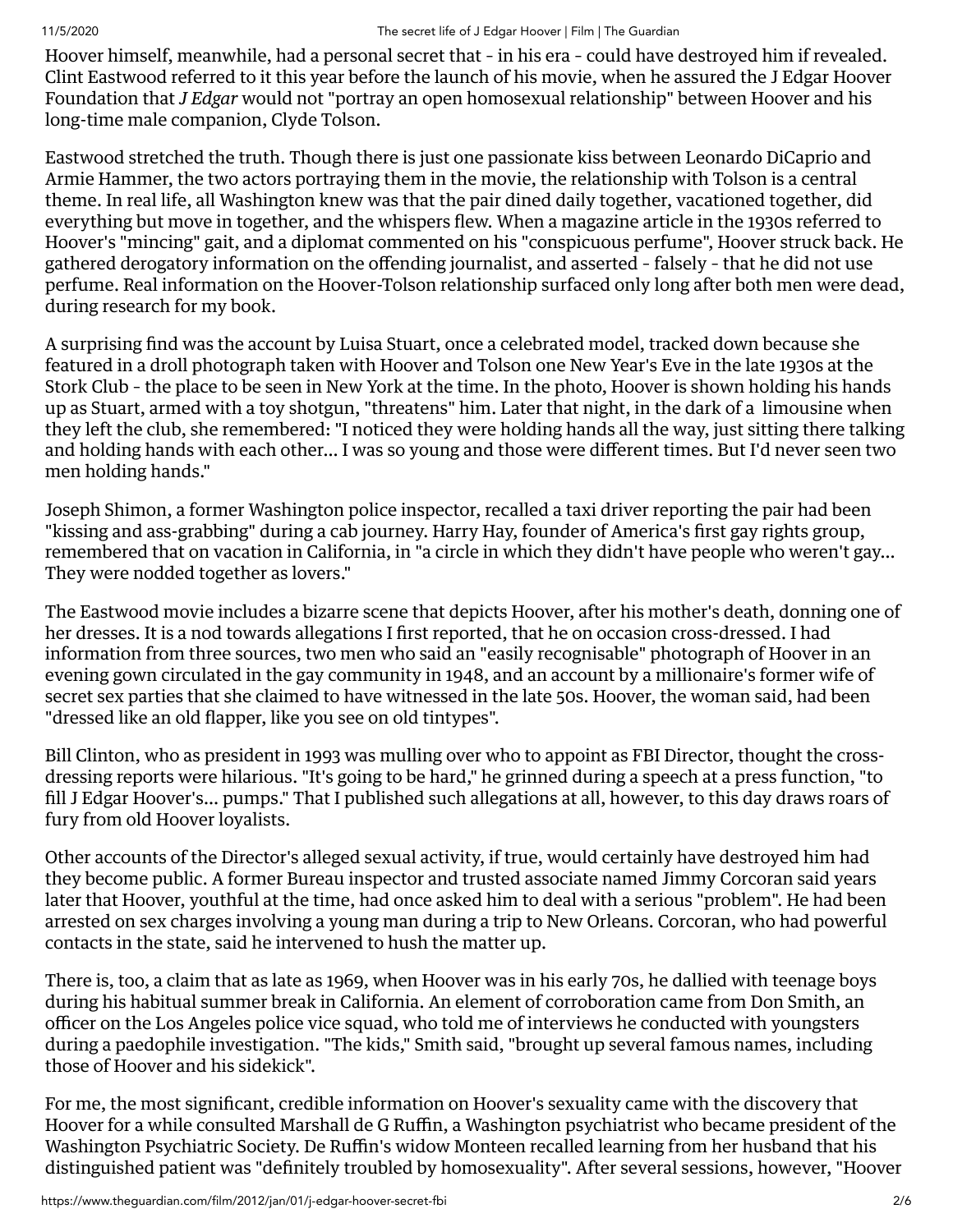got very paranoid about anyone finding out he was a homosexual, and got scared." As if to compensate, Hoover lashed out at and sought to expose other homosexuals. For years he had his agents infiltrate and monitor homosexual-rights groups, while he sounded off publicly about "sex deviates in government service".

My conclusion after five years' research was that while Hoover may have spent much of his life repressing his private urges while building an image of himself as the acme of sexual purity, he did sometimes lapse – risking catastrophe every time. Having studied the information I assembled, two noted specialists in psychiatry and psychology said they believed Hoover's sexual torment was very pertinent to his use and abuse of power as America's top law-enforcement officer.

Dr John Money, professor of medical psychology at Johns Hopkins University, thought Hoover "needed constantly to destroy other people in order to maintain himself. He managed to live with his conflict by making others pay the price." Dr Harold Lief, professor emeritus of psychiatry at the University of Pennsylvania, concluded that Hoover suffered from "a personality disorder, a narcissistic disorder with mixed obsessive features… paranoid elements, undue suspiciousness and some sadism. A combination of narcissism and paranoia produces what is known as an authoritarian personality. Hoover would have made a perfect high-level Nazi."

The eight decades of Hoover's life tell their own story. As early as his teen years, his mind was closing on issues that were to dominate his era. In the school debating society, he argued against women getting the vote and against abolition of the death penalty. He could never bear to come second in anything. When his father began to suffer from mental illness, a niece told me, Hoover "couldn't tolerate the fact. He never could tolerate anything that was imperfect." Another relative said: "I sometimes have thought that he really had a fear of becoming too personally involved with people." William Sullivan, a close FBI associate, thought his boss "didn't have affection for one single solitary human being".

Hoover joined the Bureau – at that time just the Bureau of Investigation (the word "Federal" was only added in the 1930s) – as America's first great Communist scare was getting under way, and handpicked as his assistant a man named George Ruch. One of two key associates to name their own sons J Edgar, Ruch expressed astonishment that left-wingers should even "be allowed to speak and write as they like". Hoover and Ruch favoured deporting people merely for being members of radical organisations, and used the Bureau to spy on lawyers representing those arrested in the infamous Red Raids of 1920. One of them, on whom he was to keep tabs for half a century and deem "the most dangerous man in the United States", was future Supreme Court justice Felix Frankfurter.

Hoover never joined a political party and claimed he was "not political". In fact, he admitted privately, he was a staunch, lifelong supporter of the Republican party. He secretly aspired to be president and considered running against Franklin D Roosevelt, whom he thought suspiciously left-wing. Hoover publicly expressed support for Senator Joe McCarthy shortly before McCarthy claimed Truman's State Department was harbouring 200 members of the Communist party. His agents slipped file material to the senator for use in his infamous inquisition, while publicly denying doing so.

The favourable publicity Hoover enjoyed was partially deserved. He cleaned up a Bureau that had been notorious for corruption and inefficiency, replacing it with an agent corps that became a byword for integrity. One veteran defined the ideal new recruit as a man who had to represent "the great middle class", who "will always eat well and dress well, but will never get that sleek Packard or sumptuous house. He belongs to the Bureau body and soul".

Hoover brought modernity and co-ordination at a time of disorganisation. He built the first federal fingerprint bank, and his Identification Division would eventually offer instant access to the prints of 159 million people. His Crime Laboratory became the most advanced in the world. He created the FBI National Academy, a sort of West Point for the future elite of law enforcement.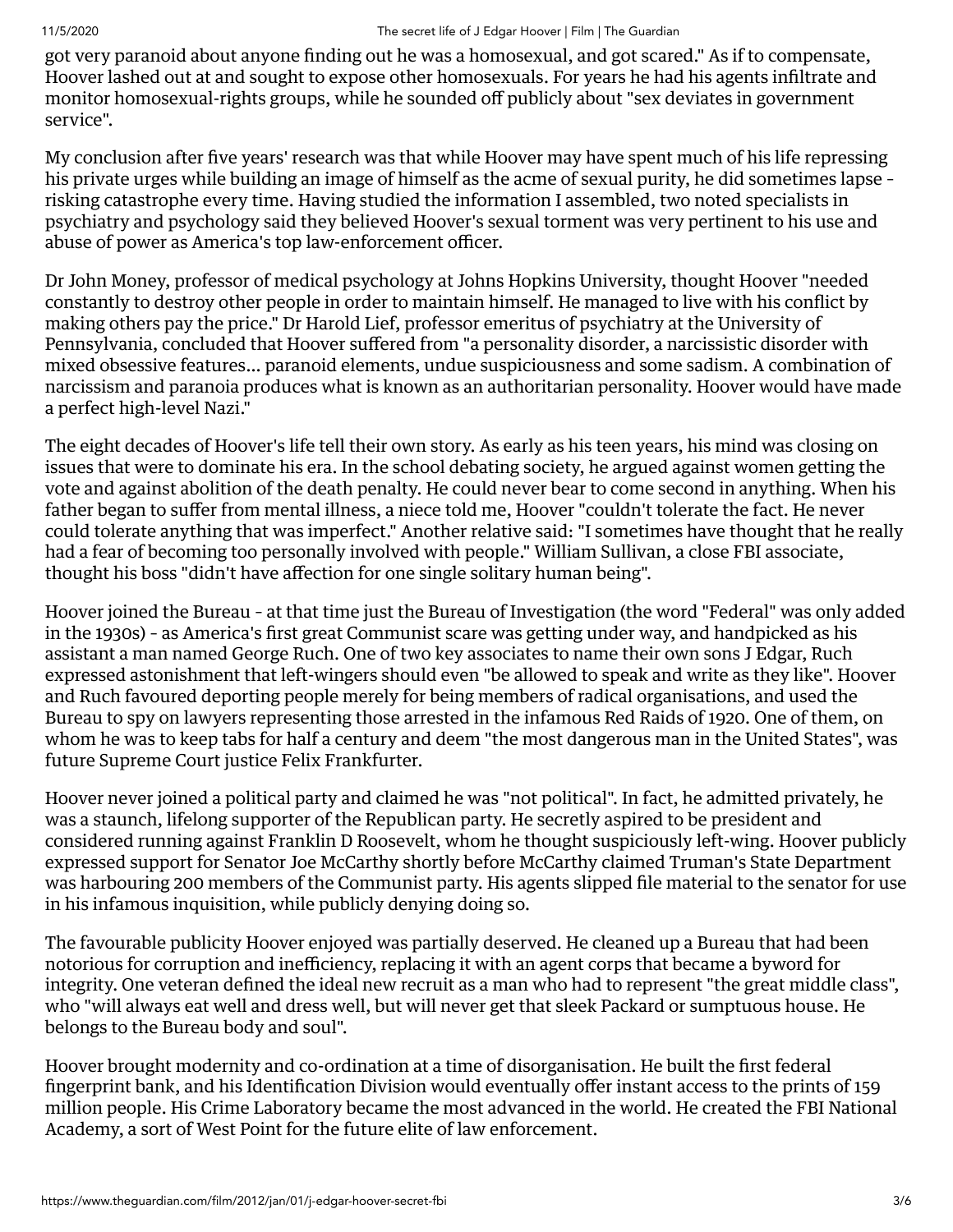While all this was positive, Hoover's Division 8, euphemistically entitled Crime Records and Communications, had a priority mission. Crime Records pumped out propaganda that fostered not only the image of the FBI as an organisation that spoke for what was right and just, but of the Director himself as a champion of justice fighting "moral deterioration" and "anarchist elements". Hoover used the department to preach the notion that the political left was responsible for all manner of perceived evils, from changing sexual standards to delinquency.

Crime Records portrayed Hoover as the dauntless scourge of serious crime. In the movie *J Edgar*, long sequences are devoted to his supposed role in tracking down the murderer of the aviator Charles Lindbergh's baby son. In real life, while Hoover postured as the Sherlock who led the probe, the case was in fact broken thanks to work done by another federal agency. Similar phoney self-promotion featured in the fight against the bandits of the 30s, Bonnie and Clyde, Machine Gun Kelly, John Dillinger and Alvin Karpis. Hoover hogged the limelight when the thugs were killed or captured and was jealous and vindictive when it fell instead on one of his proteges.

Late in the Eastwood movie, his companion, Clyde Tolson, peruses a memoir Hoover has just completed about his life and career. Then, reproachfully, he remarks that the account is a pack of lies. There was no real-life memoir, but the line is perceptive. Issues of fact versus fabrication and distortion, truth versus outright lie or self-delusion, dominate Hoover's story.

Hoover's public position on race, Southerner that he was, was that of the paternalistic white nativist. Less openly, he was racially prejudiced. He shrugged off the miseries of black Americans, preferring to claim they were outside his jurisdiction. "I'm not going to send the FBI in," a Justice Department official recalled him saying testily, "every time some nigger woman says she's been raped." FBI agents paid more attention to investigating black militants than pursuing the Ku Klux Klan.

In the 60s, Hoover went to extreme lengths to establish that Martin Luther King and his movement were under Communist control. When surveillance established only that King was having sex with women other than his wife, FBI aides worked to "neutralise" him by slipping prurient information to the press. When the civil rights leader was awarded the Nobel Peace Prize, Hoover was enraged. When thousands mourned King's assassination, Hoover went to the races. He later tried to prevent King's birthday being declared a national holiday.

All this took place against a personal background of which few are today aware – a rumour that Hoover himself had black ancestry. Early photographs do show him looking somewhat negroid, with noticeably wiry hair. Gossip along those lines was rife in Washington and – true or not – Hoover must have been aware of it. Did anxiety on that front shape the way he behaved towards blacks – just as he lashed out at homosexuals while struggling with his own homosexuality?

Research into the sex angle, meanwhile, may explain why – at the very time in US history that organised crime was on the rise and could have been effectively countered – Hoover failed to act. The man who had found fame for hunting down the bank robbers and bandits of the 30s let the Mafia flourish.

It seemed at first, before the Second World War, that Hoover would clamp down on the mob. Then, abruptly, he turned off the pressure. In the 50s, he actively obstructed the Kefauver Committee, which concluded there was indeed "a nationwide crime syndicate known as the Mafia". Not so, said Hoover. When a 1958 report by his own agents also said the Mafia was real, he dismissed it as "baloney". The FBI would take vigorous action only very belatedly, in the 1960s, under pressure from Attorney General Robert Kennedy.

Former officials I interviewed, including three former attorney generals and several former assistant directors of the FBI, were at a loss to explain why Hoover refused to tackle the threat of organised crime. "Hoover's attitude," said Neil Welch, a senior former agent who eventually distinguished himself fighting the Mafia, "was so contrary to reality as to be a reason for great speculation."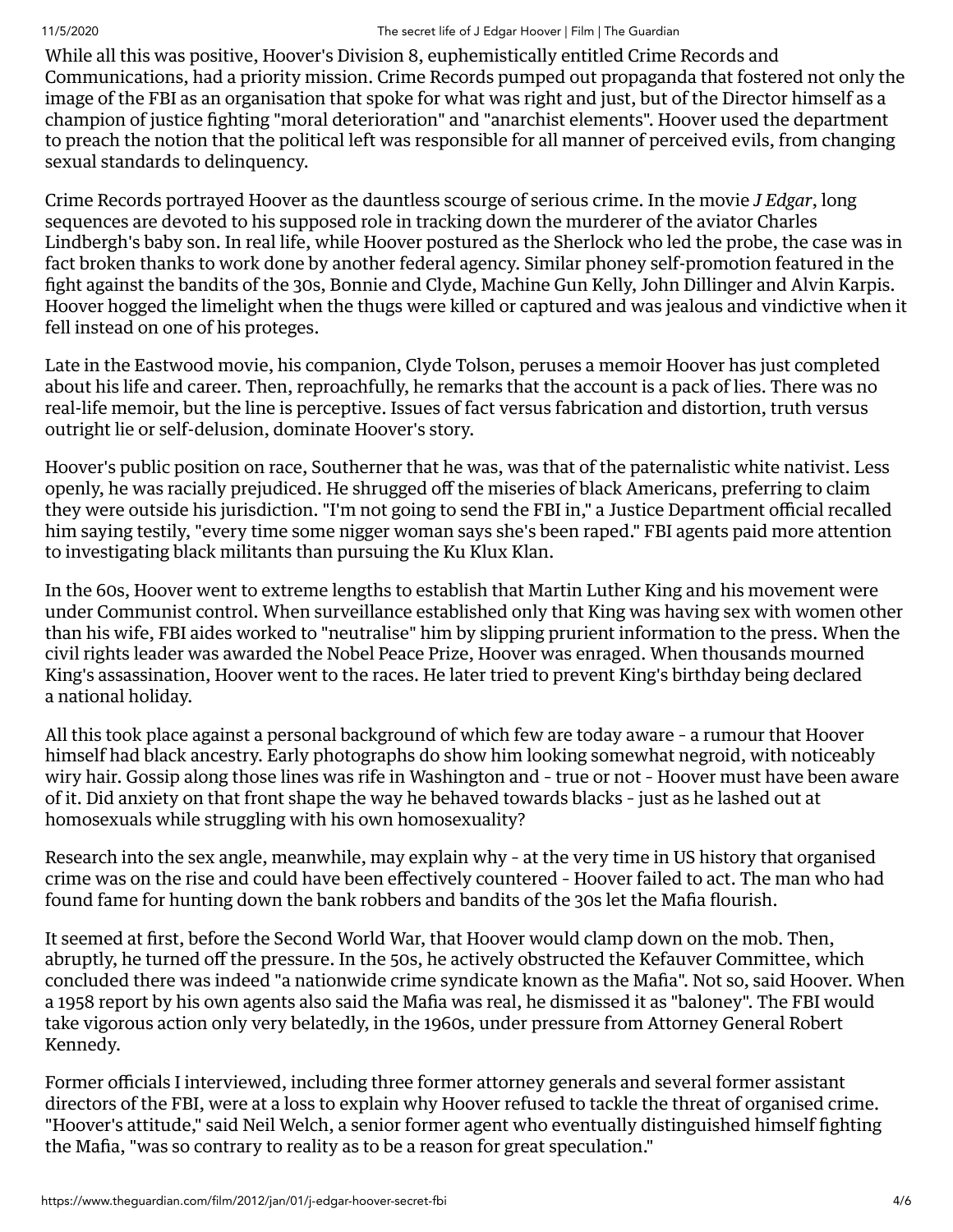Hoover himself, it is now clear, had contacts with organised criminals or their associates in circumstances that made it possible – likely even – that they learned of his sexual proclivities. More than one top mobster claimed the outfit had a hold on Hoover. Meyer Lansky, the syndicate's co-founder, was said to have "pictures of Hoover in some kind of gay situation" and an associate quoted Lansky as claiming, "I fixed that sonofabitch." Carmine Lombardozzi, who was known as "the Italian Meyer Lansky", said: "J Edgar Hoover was in our pocket."

Blackmail was the tactic that worked for Hoover, too, in his dealings with politicians. The title of my biography of him, *Official and Confidential*, derives from the name of a file group that was held in locked cabinets in Hoover's office. By an official count after his death, the Director held 883 files on senators and 722 on congressmen. Many documents were shredded after Hoover's death, but those that survive speak for themselves. An example is this 1959 report:

# *Dear Mr Hoover,*

*You may be interested in the following information… (NAME WITHHELD) [said] she had spent the afternoon* of 3 June 1959, with Senator (NAME WITHHELD) in his private office. She also said she had sexual intercourse *with the senator during the afternoon "on the couch in the senator's office…"*

# *Sincerely yours,*

# *James H Gale, Special Agent in Charge*

Such reports, I learned, were used to bend politicians to Hoover's will. He might need their co-operation to procure funds, to gain political muscle, or to avert investigation of operations he preferred kept hidden. An aide to Senator Edward Long, the Democrat from Missouri, was to swear an affidavit describing what occurred when Long was planning hearings on the FBI – with a special focus on electronic eavesdropping. A senior Hoover aide came to call, and the conversation went as follows: "Senator, I think you ought to read this file that we have on you. You know we would never use it, because you're a friend of ours… We just thought you ought to know the type of stuff that might get around and might be harmful to you… They handed him the folder… Long read it for a few minutes. [Then] they went on their way. The next thing I knew we had orders to skip over the FBI inquiries."

Hoover snooped not just on politicians but on officials high and low, on Supreme Court justices – at least 12 of them – even on presidents. He built files on writers, actors, on citizens across the spectrum who caught his malignant eye. Many feared what the Director might have found – whether he had compromising information on them or not.

In life, Hoover denied time and again that there were such "secret dossiers". Acting Attorney General Laurence Silberman, the first person to peruse the secret files after Hoover's death in 1972, learned otherwise. "J Edgar Hoover," he told me, "was like a sewer that collected dirt. I now believe he was the worst public servant in our history."

The Director more than got away with his excesses. He was showered with honours. Even today, in spite of the ugly truths that have surfaced since his death – an official probe found that on top of everything he had also been personally corrupt – the sign on the façade of FBI headquarters in Washington proclaims, in gold lettering, that it is the "J EDGAR HOOVER BUILDING".

"American society", mused Dr Lief, the psychiatrist who thinks the facts indicate Hoover would have made a perfect high-level Nazi, "has a strangely polarised attitude towards its heroes. On the one hand people love to find the idol has clay feet, to find the flaw in the famous man. On the other, they are reluctant to take the hero off his pedestal. This is a curious contradiction in our society, and sometimes a dangerous one."

Anthony Summers is the author of eight non-fiction books; the most recent is The Eleventh Day, on 9/11. A new *edition of* Official and Confidential: The Secret Life of J Edgar Hoover*, is published this month (Ebury, £8.99).*